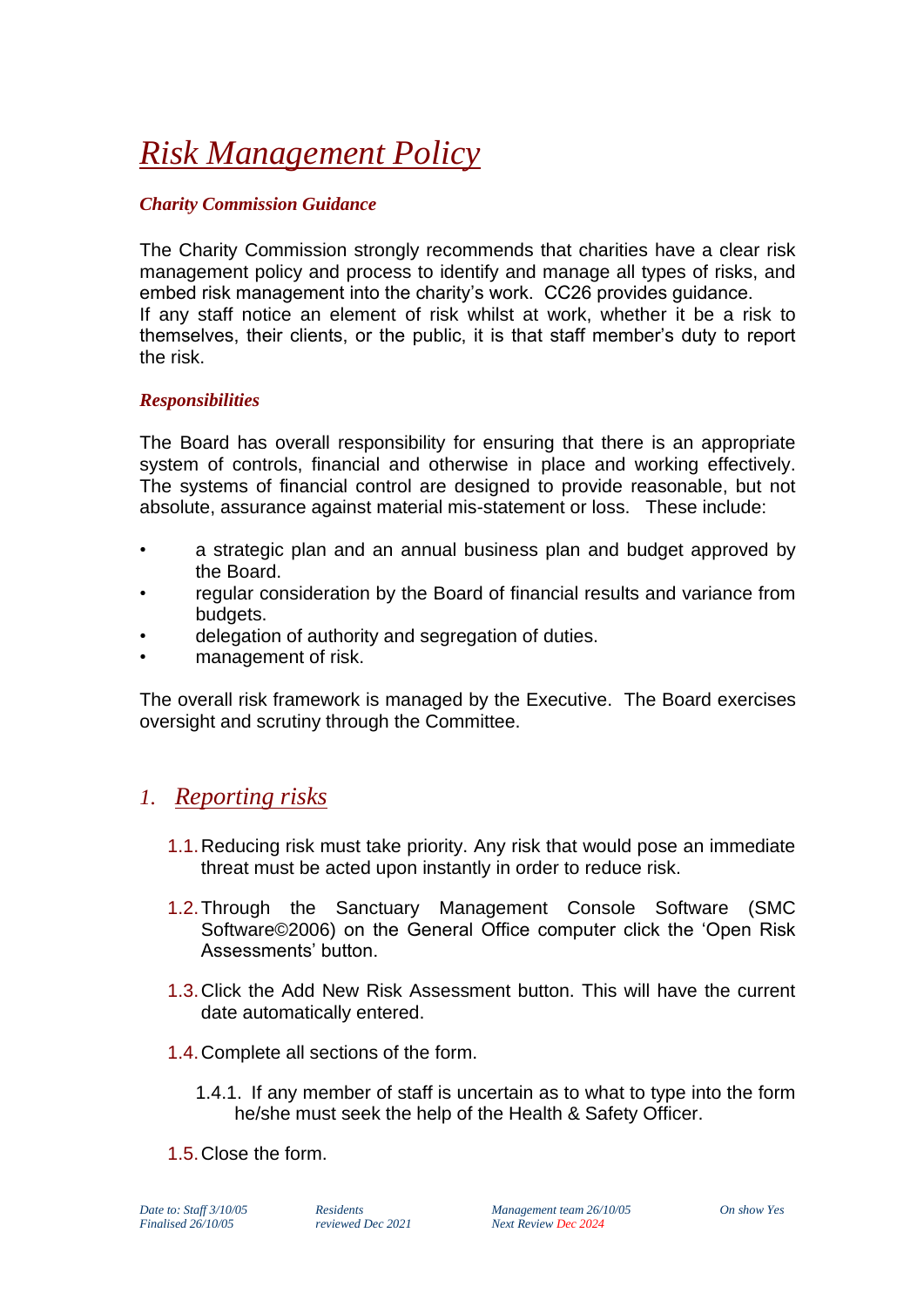1.6.Team Leaders will complete risks forms from information in the SMC on Ellis Whittam WorkNest Portal.

## *2. Monitoring and Responding to Risk Assessments*

- 2.1.The risk assessment form is a permanent addition to the minutes of the Staff Meetings.
- 2.2.The Chair of the meeting will read out recent risk assessments so that all staff are aware of them and the action required can be delegated accordingly.
- 2.3.All staff have a personal responsibility for their safety and a corporate responsibility for the safety of others. Therefore, all staff must regularly view risk assessments through the Management Console in order to be aware of the risks around them.
- 2.4.All paper risk assessments pre Management Console are available to view in a file kept in the General Office.
- 2.5.The Health & Safety Officer will monitor risk assessments according to his professional agenda and will delegate action required to the most appropriate person(s) or organisation(s).
- 2.6.Policies, procedures and working protocols will be changed, reviewed and modified whenever necessary in order to reduce risks.
- 2.7.Notices and posters will be displayed wherever necessary to inform of identified risks so that they can be avoided or appropriately managed.

## *3. Managing Organisational Risk*

- 3.1.Strategic Risk. Longer-term risk is assessed in the Strategic Plan using techniques such as SWOT and PESTLE. These are covered in the strategy module.
- 3.2.In-year. Risk is managed using the risk management cycle and framework, which are outlined below.
- 3.3.Continuity Planning. There is also a separate Business Continuity Plan to manage unforeseen events requiring either temporary or permanent relocation.
- 3.4.Cyber Security. Most cyber-attacks are composed of four stages: Survey, Delivery, Breach and Affect. This National Cyber Security Centre (NCSC) infographic outlines security controls, applied at each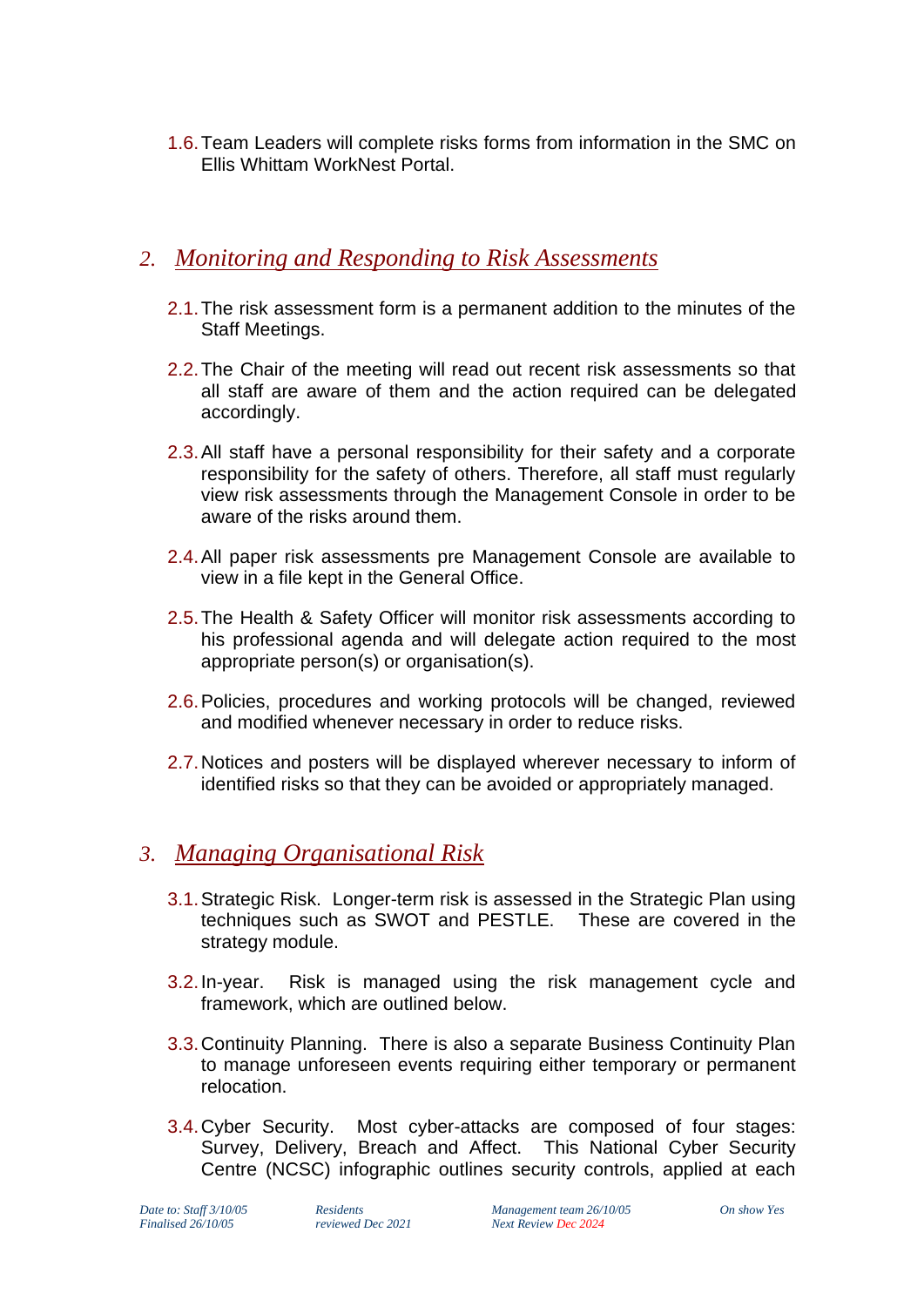stage of an attack, can reduce your organisation's exposure to a successful cyber-attack.

- *4. Risk Management Cycle*
	- 4.1.Risk is managed by means of a cycle of identification, quantification, management and review.
		- 4.1.1. Identification. Identify the various risks that may materialise.
		- 4.1.2. Quantifying. Assess and quantify these risks.
		- 4.1.3. Managing. Take appropriate action to manage these risks. This is usually the weakest area in a risk management framework. Risks can be managed as follows:
			- 4.1.3.1. Avoidance. Action that can be taken to avoid a risk occurring.
			- 4.1.3.2. Mitigation. Action that can be taken to reduce the impact a risk may have, if it occurs.
			- 4.1.3.3. Buying Out. Generally, this is done using insurance.
			- 4.1.3.4. Accepting. Risk cannot be eliminated entirely and any steps taken to manage risk must be reasonable, as resources are not unlimited in terms of money and time. Equally, adopting a purely risk averse approach limits opportunity.
			- 4.1.3.5. Reviewing. Risks should be reviewed as regularly as is necessary, depending on their likely probability and impact in the light of changing circumstances. This may be done on an ongoing basis, at appropriate points in projects or at regular meetings.

## *5. Risk Framework*

- 5.1.Identification. The list of individual risks by category is in the Master Risk and Scoring Totals Spreadsheet. There are 50+ risks in 11 categories; compliance, external, governance, facilities, finance, income, IT, people, PR/Brand, strategy and upside.
- 5.2.Quantifying. A risk scoring exercise is carried out with each risk assessed in terms of its potential impact and likelihood on a scale of 1 to 10. If upside risks are included, the impact score should be negative, as these reduce overall risk. The average of the responses for each risk is used as the gross risk score for that risk.

*Date to: Staff 3/10/05 Residents Management team 26/10/05 On show Yes Finalised 26/10/05 reviewed Dec 2021 Next Review Dec 2024*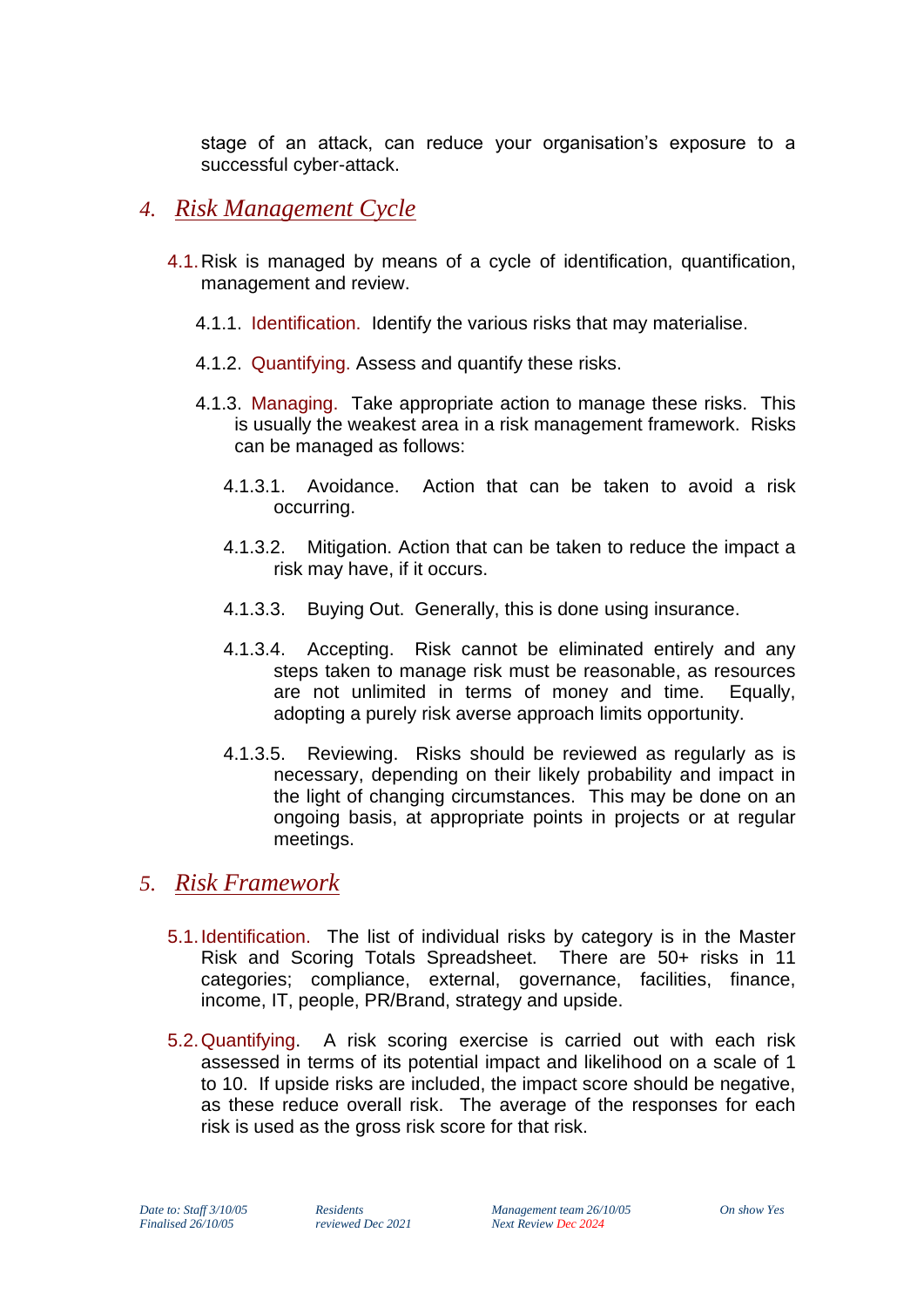#### 5.3.Management.

5.3.1. Traffic Lights. Many organisations use a traffic light system to simplify managing risk. One way of doing this might be to objectively assess gross risk scores as follows:

| Risk level acceptable, |                            |                                |
|------------------------|----------------------------|--------------------------------|
| does not pose          | <b>Risk level high and</b> | <b>Key Risk - too high and</b> |
| substantive threat to  | poses potential threat to  | poses serious threat to        |
| objectives             | achieving objectives       | achieving objectives.          |
| Less than?             | More than?                 | More than?                     |
| <b>Reported To</b>     |                            |                                |
| Risk lead (CEO)        | <b>Executive Team</b>      | Board                          |
| <b>Managed By</b>      |                            |                                |
| Staff team             | Risk lead (Buildings H&S)  | Executive                      |
|                        | manager)                   |                                |

## 5.3.2. Key Risks.

- Key risks (and possible amber risks) should be included in the Risk Management Plan spreadsheet with their likelihood and impact scores and the appointment of whoever leads on each risk.
- Risk leads should then identify what action will be taken and include this in the relevant section:
	- $\circ$  Avoidance will help prevent the risk occurring.
	- $\circ$  Mitigation will reduce the impact if it did occur.
- Then estimate how much this will reduce the risk and insert a percentage in the relevant column for each risk.
	- o For example, if it would halve the likelihood of the risk occurring insert 50% in the avoidance % column and, if it would reduce the impact by three quarters, insert 75% in the mitigation column.
- Once the plan has been completed, it should be reviewed by the CEO/Executive Team to ensure that the:
	- o Various actions are realistic and will be delivered.
	- o Estimates are prudent.
	- $\circ$  Net risk for all risks is acceptable within the charity's risk appetite.
- The Risk Management Plan should be reviewed by the Finance (or other) Committee and approved by the Board annually with updates presented to each meeting.
	- o Where risk management action isn't working as planned, the action being taken and expected outcome should be reported in the CEO/director's reports.
- Management of key risks should be reflected in appraisal objectives.